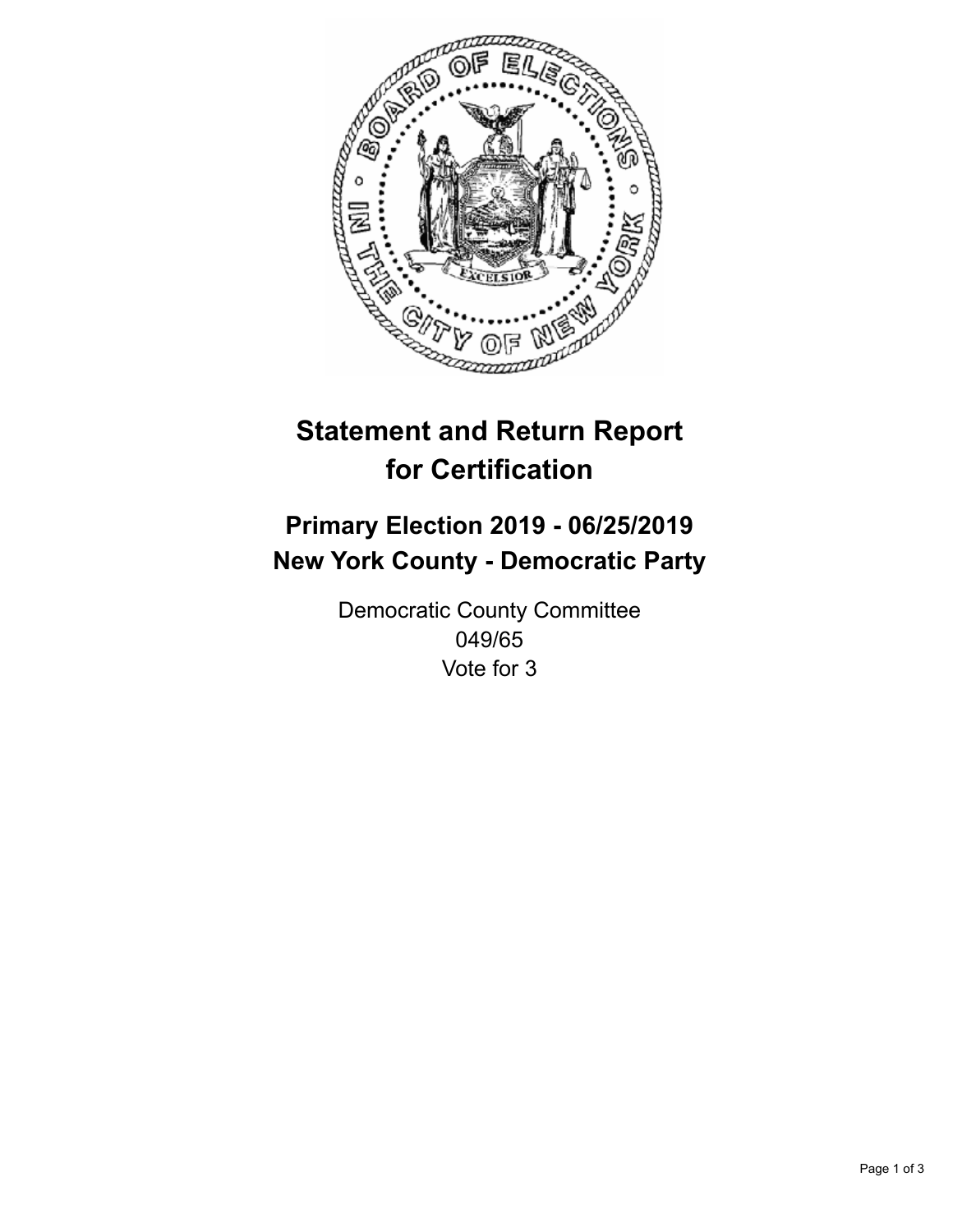

## **Assembly District 65**

| <b>PUBLIC COUNTER</b>                                    | 70       |
|----------------------------------------------------------|----------|
| <b>MANUALLY COUNTED EMERGENCY</b>                        | 0        |
| ABSENTEE / MILITARY                                      | 0        |
| AFFIDAVIT                                                | $\Omega$ |
| <b>Total Ballots</b>                                     | 70       |
| Less - Inapplicable Federal/Special Presidential Ballots | 0        |
| <b>Total Applicable Ballots</b>                          | 70       |
| APRIL QUINONES                                           | 46       |
| <b>ARLYNE WISHNER</b>                                    | 27       |
| <b>BRITTNEY CAMBRELEN</b>                                | 31       |
| <b>PATRICK KENNELL</b>                                   | 19       |
| <b>Total Votes</b>                                       | 123      |
| Unrecorded                                               | 87       |